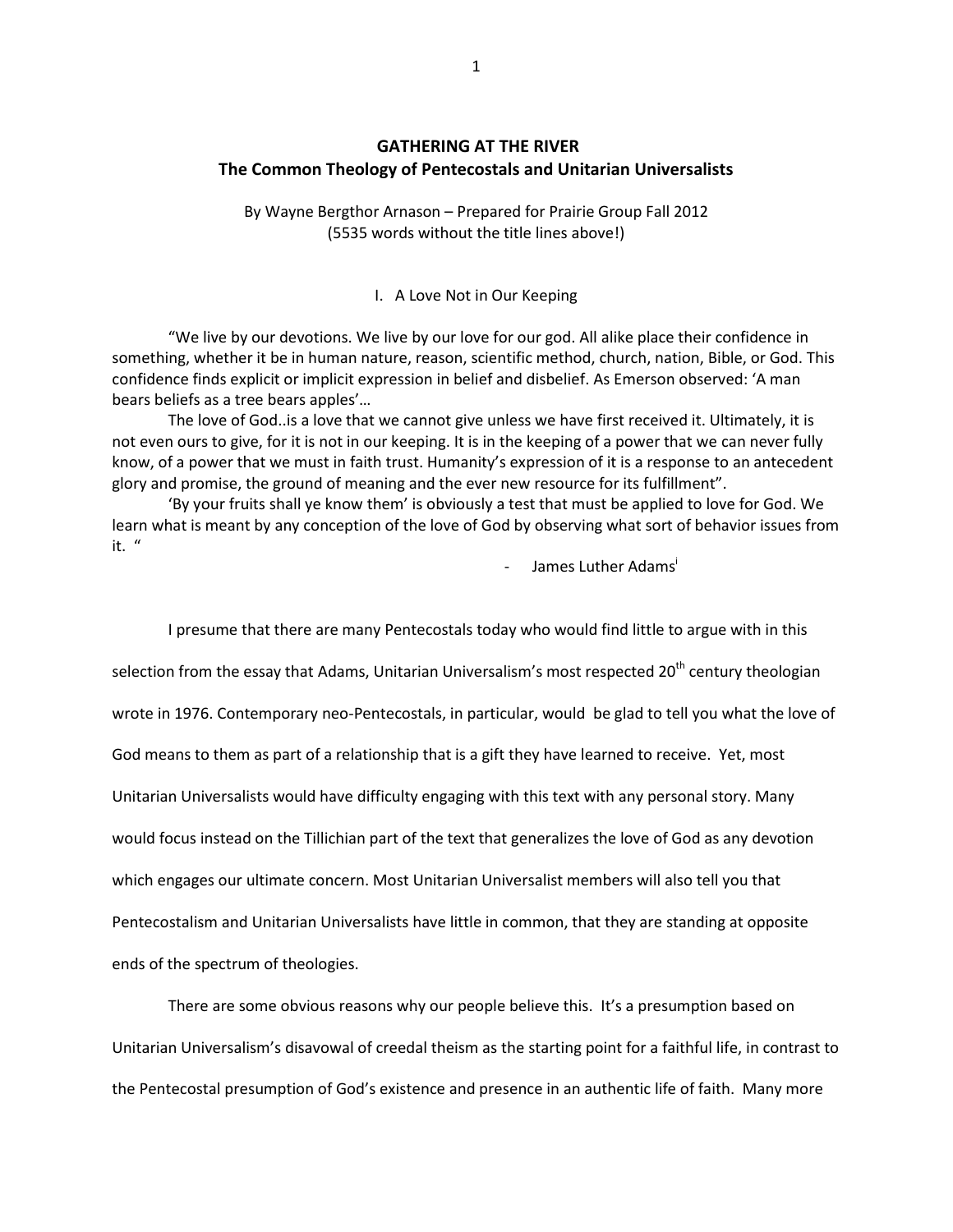Unitarian Universalists who came from other traditions originated in Roman Catholic and mainline Protestant faiths than from any Pentecostal community. So the belief that these two traditions share little theological common ground also exists because few Unitarian Universalists know much about the history, evolution, and diversity of Pentecostal belief and practice. So I've been grateful for the opportunity to write this paper, because this description of the attitude of "most Unitarian Universalists" could easily have been applied to me, a life-long Unitarian Universalist with a graduate education in religious studies. It's been a revelation to see in the course of my research how much theological common ground UU's and Pentecostals do share.

### II. Shall We Gather at The River?

At the risk of mixing my metaphors, I think of the "common ground" that the two traditions share more as a river than as a plot of land. There is a particular river of theological belief within the landscape of American religion. That river has cut a canyon, and those faithful who have found that river have made their camps on opposite sides of that canyon. They look down at the river from different perspectives and see up and downstream from different angles. Their cultures have developed separately without much interchange across the canyon – but both camps go down and drink from the same river.

The theological river that Pentecostals and Unitarian Universalists camp beside includes assertions that are central and precious to liberal religion, even though they may be articulated, experienced, and acted upon very differently by Pentecostals. We can draw from this river these common theological beliefs :

 That revelation is not sealed. Unlike dispensationalist fundamentalists, Pentecostals share with the UU tradition the belief that God is still actively revealing God's-self in creation, that this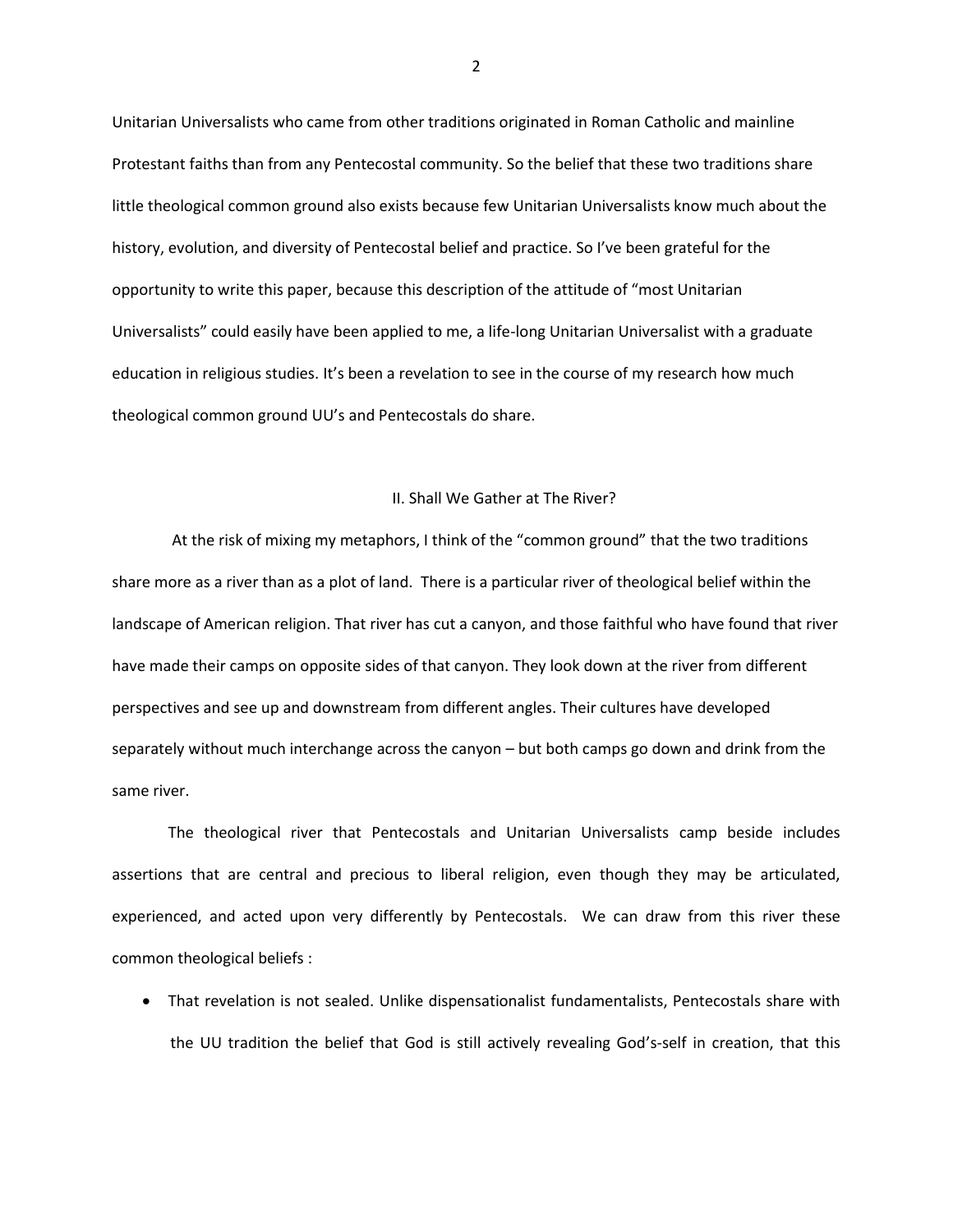revelation did not end with the life of Jesus. We both believe that this revelation can include direct individual experience of God's presence, unmediated by scripture or church authorities.

- That restoration of the early church and the experience of early Christians is a goal for which we can strive. Pentecostals, Unitarians, and Universalists have shared a suspicion of historic church hierarchies, especially when they claim the authority to impose doctrinal conformity.
- That salvation is available to all people. This classical Universalist position, broadly stated, is shared by Pentecostals and UU's, in contrast with the Calvinist position that salvation is only available to a predestined elect. The Pentecostals are among the world's faiths that also embody a neo-Universalist ideal that the love of God reaches across lines of class, culture, and nationality, and is visibly manifest in the church as available to all.
- That the church is composed of a "priesthood of all believers". Both traditions affirm that religious leadership can come from anyone called by the Spirit to preach and spread the gospel . Early Pentecostal communities especially shared this non-hierarchical belief that arises naturally from believing that God can be experienced by individuals without mediation from a priestly class. This resulted in women having more opportunities for leadership in the early years of the Pentecostal revival than in the evangelical traditions, and indeed, more than in Unitarianism and Universalism at the turn of the  $20<sup>th</sup>$  century.
- That any faith practice must take seriously human history and this world as a place where God is active, rather than focus entirely on meaning in a life beyond this one. Grant Wacker frames this nicely in the introduction to *Heaven Below:* "though a vast gulf, both cultural and theological, separated the Holy Ghost revival from the emerging liberal-modernist impulse in mainline Protestantism, both traditions distinguished themselves by emphasizing the nearness and salvific power of God's spirit in history. "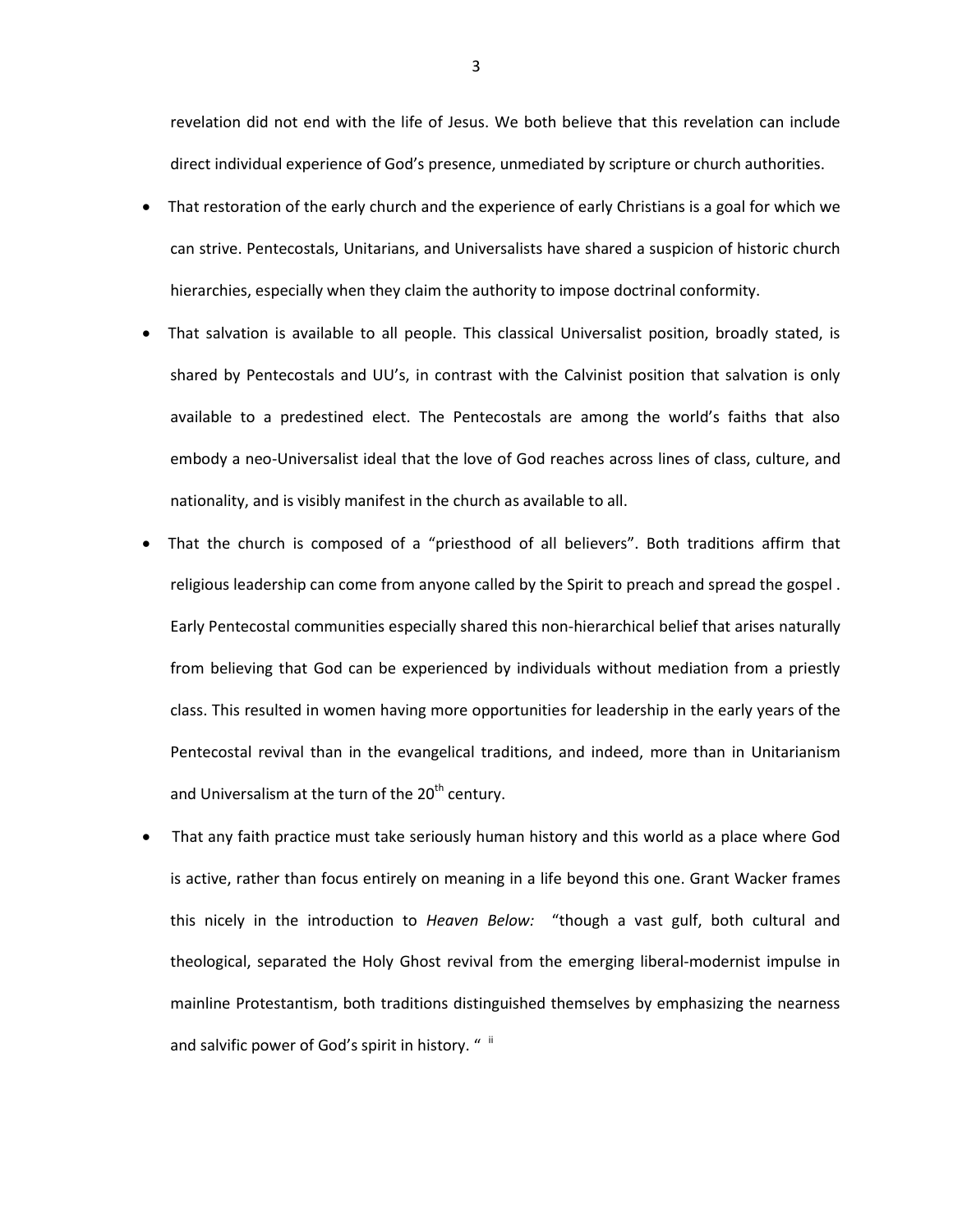- That God is immanent in the world, rather than removed from it. Paul Rasor wonders if this is "the most significant theological shift" in modern liberal theology ". Unitarian Universalists are more apt to experience this immanence through immersion in nature rather than in listening to the voices inside them during prayer practice, as Pentecostals do, but both affirm an experience of God's presence.
- That pneumatology, the theology of the Spirit, is important to understanding God's presence in the world and in our individual lives. The "Spirit of Life" may not be identified with the third person of the Trinity when Unitarian Universalists sing about it, but when we describe the role of the Spirit in our lives and churches, it resonates with Pentecostal beliefs about the Spirit.
- That deeds manifest the spirit. Mere assent to doctrinal belief is not enough for both these traditions. The "fruits of the spirit" are physical actions and manifestations that both traditions believe can offer evidence of God's presence and action through human beings in the world.

The assignment for this paper did not specify for elaboration any or all of these theological streams that have flowed together into the river that both unites and divides us. Instead, the assignment was to "explore intersections between Unitarianism, Universalism, and Pentecostalism with respect to salvation, Christology, incarnation, (and) sacramentalism". Here is where we find the river to be wider and deeper, and those seeking to cross it with me will wonder as we enter the theological mist, whether those on the two banks will ever be able to see each other's side.

#### III. Salvation: A Mystery Hid?

Pentecostal soteriology is generally Arminian, as is our historic Unitarian and Universalist soteriology. Pentecostals believe that God's salvation through Jesus is available to all, and not only to a predestined portion of humanity. They broadly believe that this salvation requires a free will response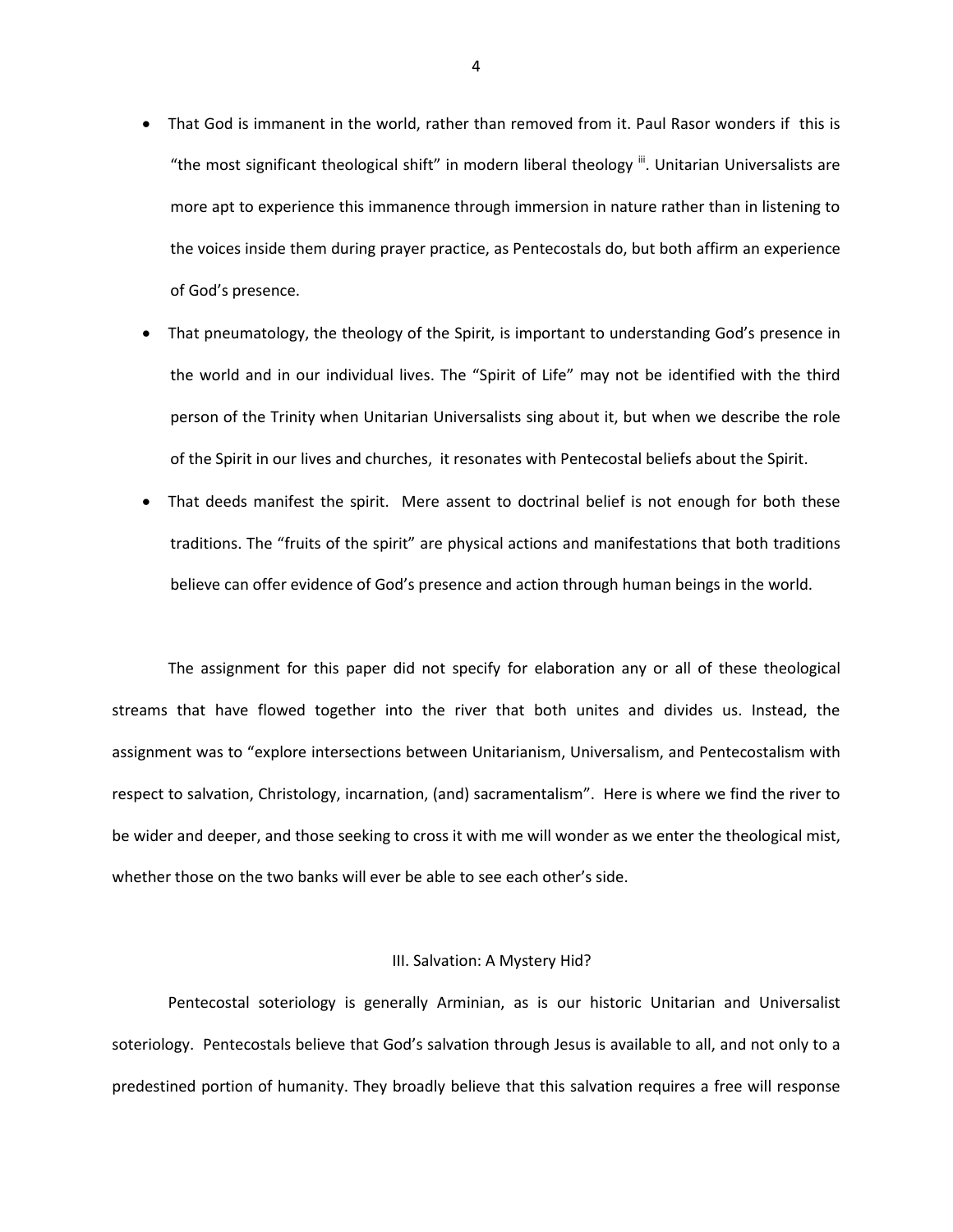on the part of the individual to receive the grace of salvation God is offering. In his outline of the three major theological influences on the beginnings of Unitarianism in America, Conrad Wright began with Arminianism, and described the Unitarian Arminian position in a few sentences that most Pentecostals would readily accept: "Arminianism asserted that men are born with the capacity both for sin and for righteousness; that they can respond to the impulse toward holiness as well as the temptation to do evil; and that life is a process of trial and discipline by which, with the assistance God gives to all, the bondage to sin may be gradually overcome."<sup>iv</sup> Understood this way, the 18<sup>th</sup> and 19<sup>th</sup> century Unitarian Arminian soteriology also seems to be focused on doctrines about human nature and capacity to respond to God's grace.

The New England patriarch of this theology was Charles Chauncy, minister of First Church in Boston. Chauncy was careful to avoid preaching that God would grant justification to human beings only on the basis of their works. The Arminian position he represented argued that both faith and works were required as conditions of salvation, and that the covenant God offered to humanity set them both as the "terms" for salvation. Salvation could never be earned, however, as part of this covenant by human action alone, only freely given by God. For Chauncy the sinfulness of individual human beings made it impossible to achieve salvation on merit alone.

Chauncy came to believe that God's salvation was available to all, and not only to the Calvinist elect, a logical conclusion of the Arminian belief in divine benevolence. Chauncy was an early advocate for universalism, although he held back his major theological work *The Mystery Hid From Ages and Generations (1785)* for twenty years after he wrote it, fearing that his arguments for the free will and innate moral sense of humanity coupled with his affirmation of universal salvation would be received badly, and muddled with the new Universalist preaching that was being heard in town.

John Murray was preaching in New England during most of the last decades of Chauncy's ministry. Murray represents one founding strand of Universalist Arminian soteriology, although Conrad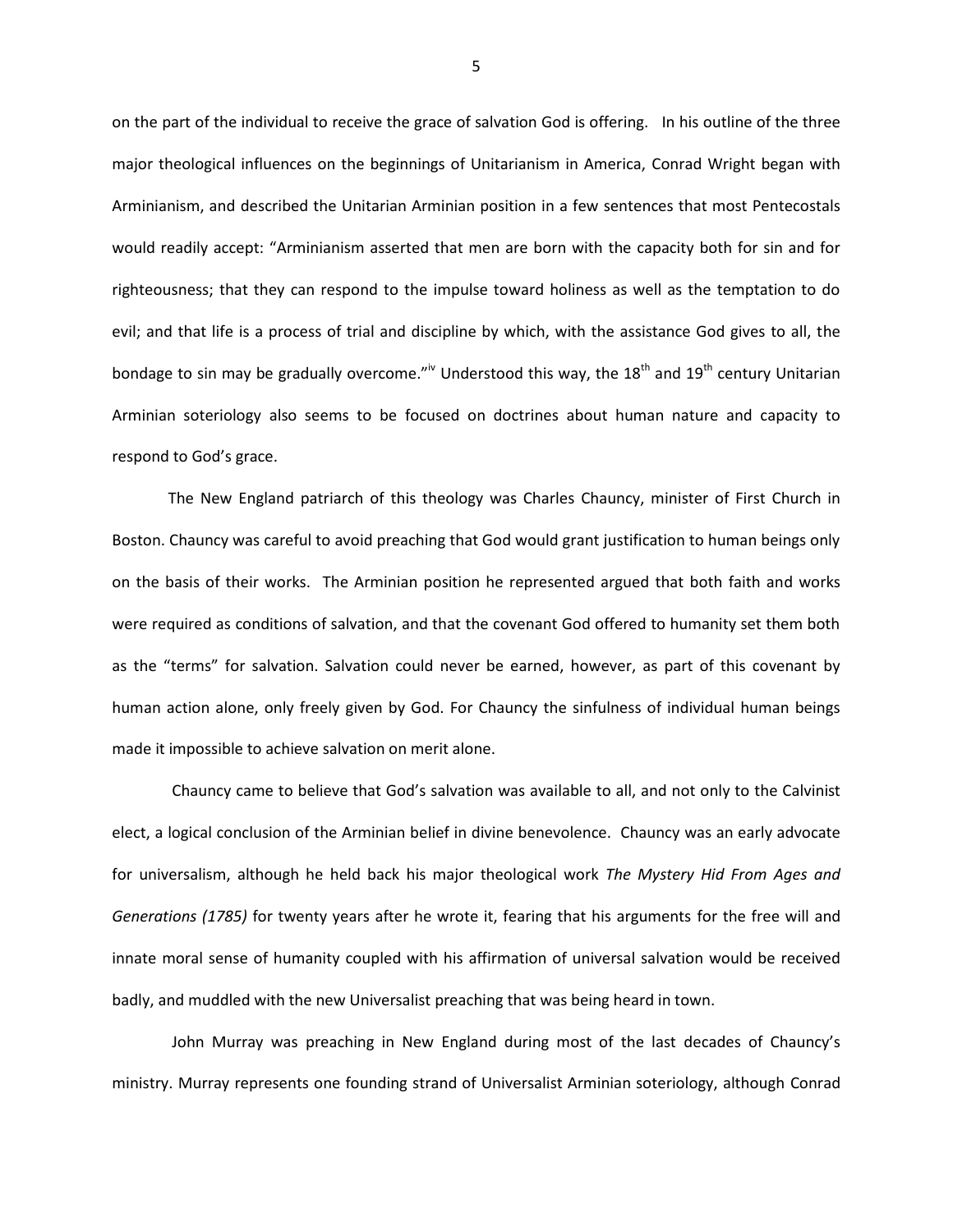Wright calls him a "Calvinist Arminian", because the pattern of his argument for universal salvation was closer to Calvinism than Arminianism. The pattern was this: Humanity is inherently sinful *as a whole*, in solidarity with the sin of Adam. Thus, we have all been saved by Christ's union with humanity and his assumption of all our sin into himself, and by his paying the price for that sin. Unlike Calvin, Murray contended that Christ's atonement paid humanity's debt in full, and paid it for all humanity. What was needed now was to announce this good news, and for human beings to recognize it so they could be reassured and act accordingly as good and grateful Christians. Murray believed, after his teacher the British theologian John Relly , that Christ was the head of humanity and a "new Adam". His atonement pushed the re-set button on human nature and the human story.<sup>v</sup>

18<sup>th</sup> Century Universalist Arminian soteriology had a second and different doctrinal emphasis, represented by Elhanan Winchester and George de Benneville, that focused on the eschatalogical restoration and salvation of humanity, although not without a period of purgatory for some. George Hunston Williams summarizes these "disparate and disproportionate" doctrinal emphases this way: " the universalism of Winchester..*looked forward* to an eschatological restoration of all creatures..whereas the universalism of Murray..*looked back* to the definitive and decisive recapitulation of the human race by Christ as the Second Adam. vi A key difference was that Murray was preaching the benefits of realizing that this salvation had occurred for the present life, and not in a life to come.

Comparing the historic Pentecostal affirmations of Arminian soteriology with the historic Unitarian and Universalist affirmations leads through some familiar territory for  $18<sup>th</sup>$  century liberal religious theologians, but also through territory that they did not travel or think important. Pentecostals largely came out of Wesleyan holiness congregations and believed in the basic distinctions Wesley made in the process of salvation. Through faith in Jesus as the gateway to salvation, which is an act of free will, God offers justification to human sinners. This justification is not the entirety of salvation, but rather a first step, God's pardon. Justification is followed by sanctification, a process of purification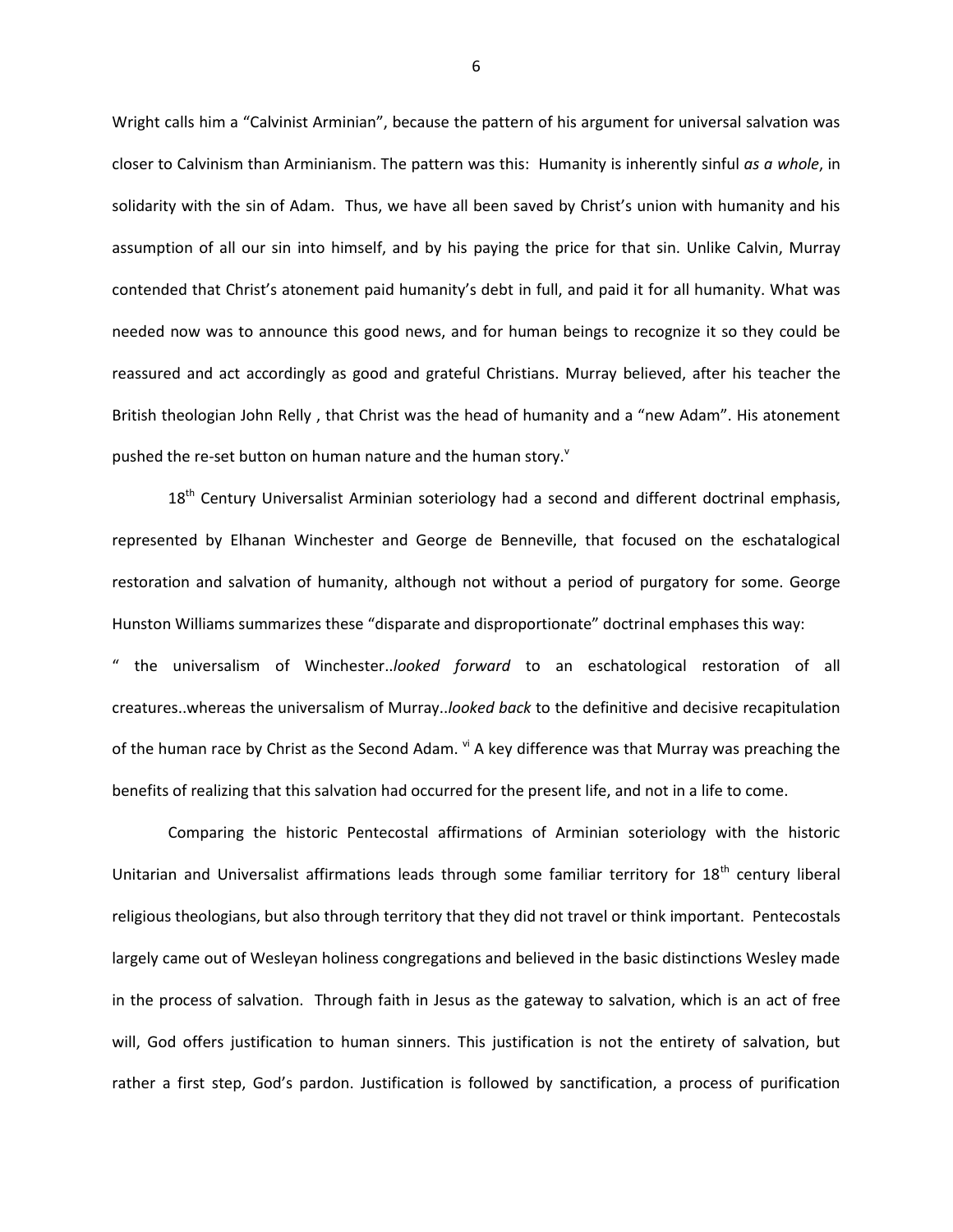through living a Christian life that gradually removes the stain of sin from our lives. Here John Murray has already departed from the Wesleyan path. Baptism as a Christian, sincerely received and understood, was all that was necessary for Murray. It meant being received into the church, which gathered and supported those among humanity who had received and understood the news of their salvation and were willing to live in grateful response to it. Neither Chauncy nor Winchester would be willing to agree that humanity's corruption was already gone, but rather that it continued to reside in each individual and needed to be subjected to ongoing purification.

If coming to Jesus in faith was a first stage in receiving salvation, the emerging Pentecostal tradition identified three more stages, making up a "foursquare" gospel of salvation. The second stage was sanctification, a familiar stage in Wesleyan-Holiness soteriology, but described differently by various early Pentecostal "schools" vii. Sanctification could be experienced as a cleansing, either as a sudden event that followed conversion, or as a lifelong process of cleansing through experiencing the fruits of living a justified Christian life. This sanctification process was often referred to as "Baptism in the Spirit" in contrast with the ritual water baptism that marked conversion and justification. Some Pentecostals also believed that this Baptism in the Spirit involved developing the capacity for extraordinary feats of witness and power.

The remaining two components of the "Foursquare" were of little interest to the theological founders of Unitarian and Universalist Arminian soteriology : Divine healing, and anticipation of the Lord's soon return . While miraculous healing had been manifest during the Great Awakening, it was not an important theological emphasis of its leaders, and 18<sup>th</sup> century Arminian preachers viewed it with suspicion. The Arminian preachers were more interested in the ways that God's Kingdom could be made manifest on earth and did not live their lives in anticipation that Christ would return in their lifetimes to bring that about.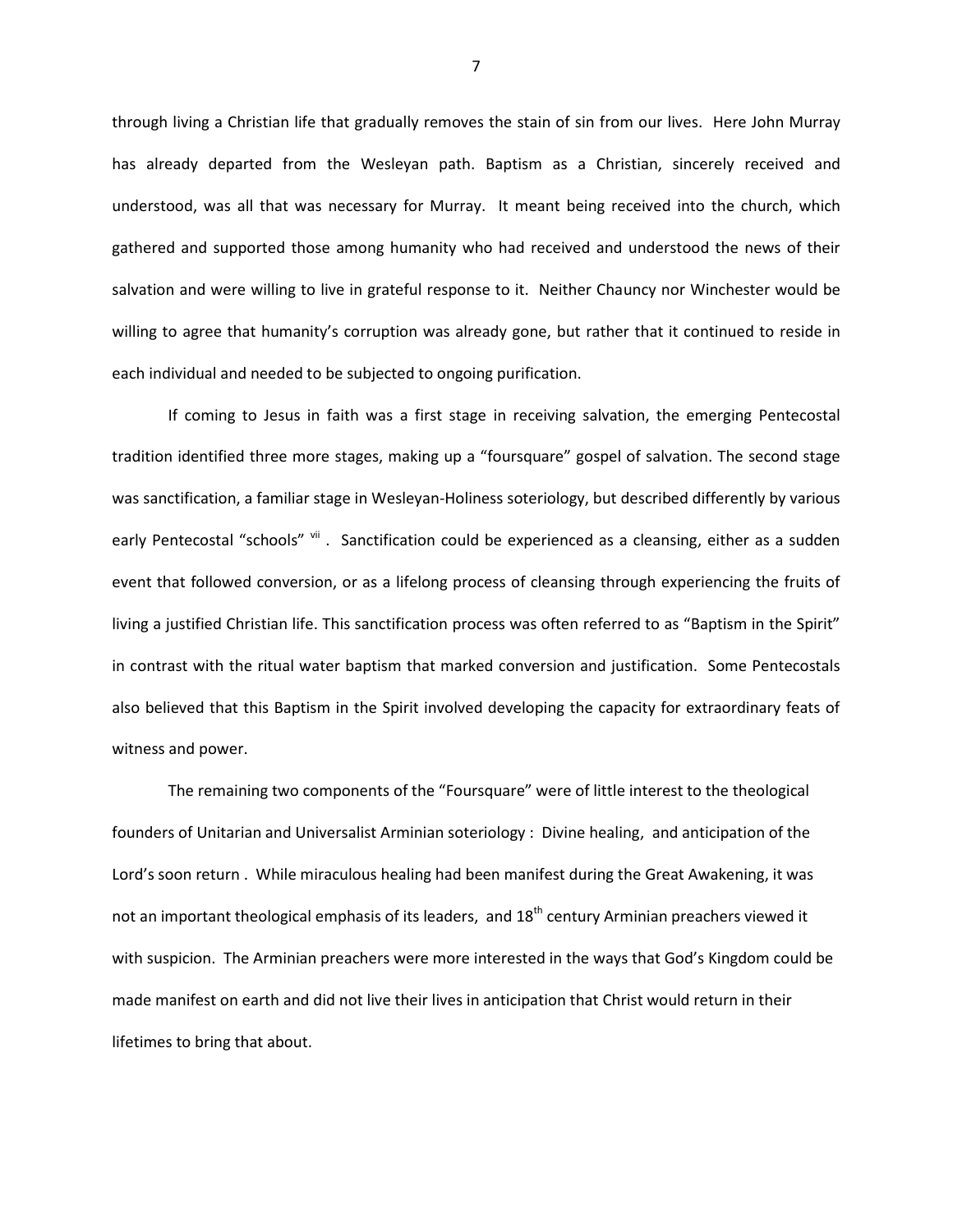### IV. Supernatural Rationalism and Sanctification

The process of sanctification, therefore, is where we should focus in appreciating where both our historic and our current Unitarian Universalist soteriologies match and diverge from that of the Pentecostals. Sanctification is a pragmatic and verifiable stage of the salvation process for Pentecostals. Even when considered as an ongoing process of cleansing which goes on after baptism throughout life, and in the life to come, it is a necessary evidential step in anyone's life to be able to achieve salvation.

Historically, New England Arminians and Unitarians were more uncertain about whether outward signs of sanctification could and should be required or trusted. In this regard, we return to Conrad Wright's threefold typology of theological influences on New England Unitarianism. The first was Arminianism and the second was "Supernatural Rationalism", the belief that "unassisted reason can establish the essentials of natural religion…But unlike Deism, it insisted that natural religion must be supplemented with a special revelation of God's will i." What kinds of special revelations of God's will would be acceptable? The scriptures, of course, and the special revelation of the life of Christ, to be sure! But what about special revelations in the lives of individuals? For the establishment Arminian clergy of New England, there were obvious answers to the question of what would constitute the outward behavior of a justified person. A pious outlook and spiritual practice, church attendance, and good works would certainly qualify – but emotional and supernatural outbursts in worship, or claims of spiritual power and prophetic understanding were not only unnecessary, but uncertain in their origin. Were they truly from God or could they be from the devil? If they disrupted the order of worship and the peace of the church, as was the case during the Great Awakening, how could they be from God?

No such concerns troubled the Pentecostals who grappled with the meaning of the Azusa Street revival. The Bible was God's primary revelation of His salvation through Jesus, and almost immediately after Jesus had left this world, God's revelation of the path to salvation continued in the Pentecost events described in the Book of Acts. Sanctification was process well-documented in scripture, and the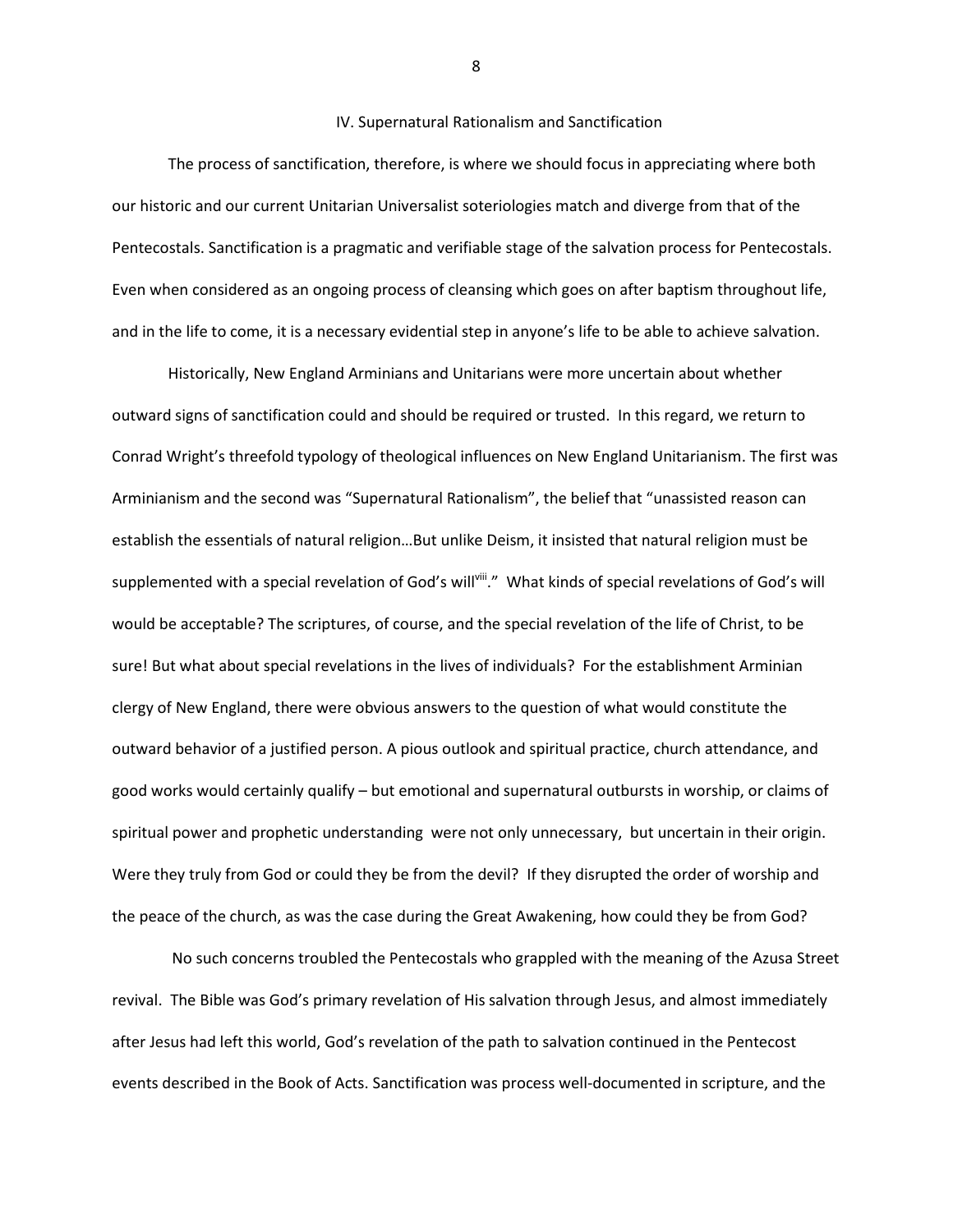ways that God could act to cleanse you were enumerated, but not limited, by the descriptions in scripture. In emphasizing Spirit Baptism as a condition of salvation, the Pentecostal and Arminian conceptions of salvation part ways most dramatically.

By the turn of the 20<sup>th</sup> century, when the Azusa Street revival began, Unitarianism and Universalism had become thoroughly modernist faiths. A Spiritualist theological wave had crested and retreated, particularly in Universalism, in the mid-19<sup>th</sup> century, but had not left a lasting impact on the denomination's culture. Liberal religionists were dropping the "supernatural" prefix of their former selves, and committing only to rational religion. There is no evidence of anything but disdain for and alarm at the rise of Pentecostal religion in America in the sermons and writing of and about Unitarians and Universalists of that era. In the  $20<sup>th</sup>$  century, however, there was an influential current in the theological river shared by Pentecostal and Unitarian Universalist represented by the empirical theologians and particularly the early work of Henry Nelson Wieman. He affirmed and prioritized "knowledge by acquaintance" with God over rational description in conceptual categories. <sup>ix</sup> Wieman's influence notwithstanding, for most  $20<sup>th</sup>$  century Unitarians and Universalists in the pews, the idea that "supernatural experiences" might be a part of Unitarian Universalist worship or seen as evidence of spiritual renewal among us, let alone as evidence of salvation, was incomprehensible.

In contrast, in his summation essay concluding his book on the The Future of Pentecostalism in the United States, Eric Patterson states that "the greatest contribution of Pentecostalism to twentieth and twenty-first century Western Christianity is the rediscovery of the supernatural<sup>x</sup>". Patterson goes on to describe the most important of the charismata that different Pentecostal traditions embraced as evidence of Baptism in the Spirit, particularly speaking in tongues, and laments their decline and absence in contemporary Pentecostal traditions. Patterson sees the ambiguous place of supernatural agency as a crisis for Pentecostals, and has great doubts about the ways that the charismas of Pentecostalism have become mere charisma in the successful seeker-oriented Neo-Pentecostal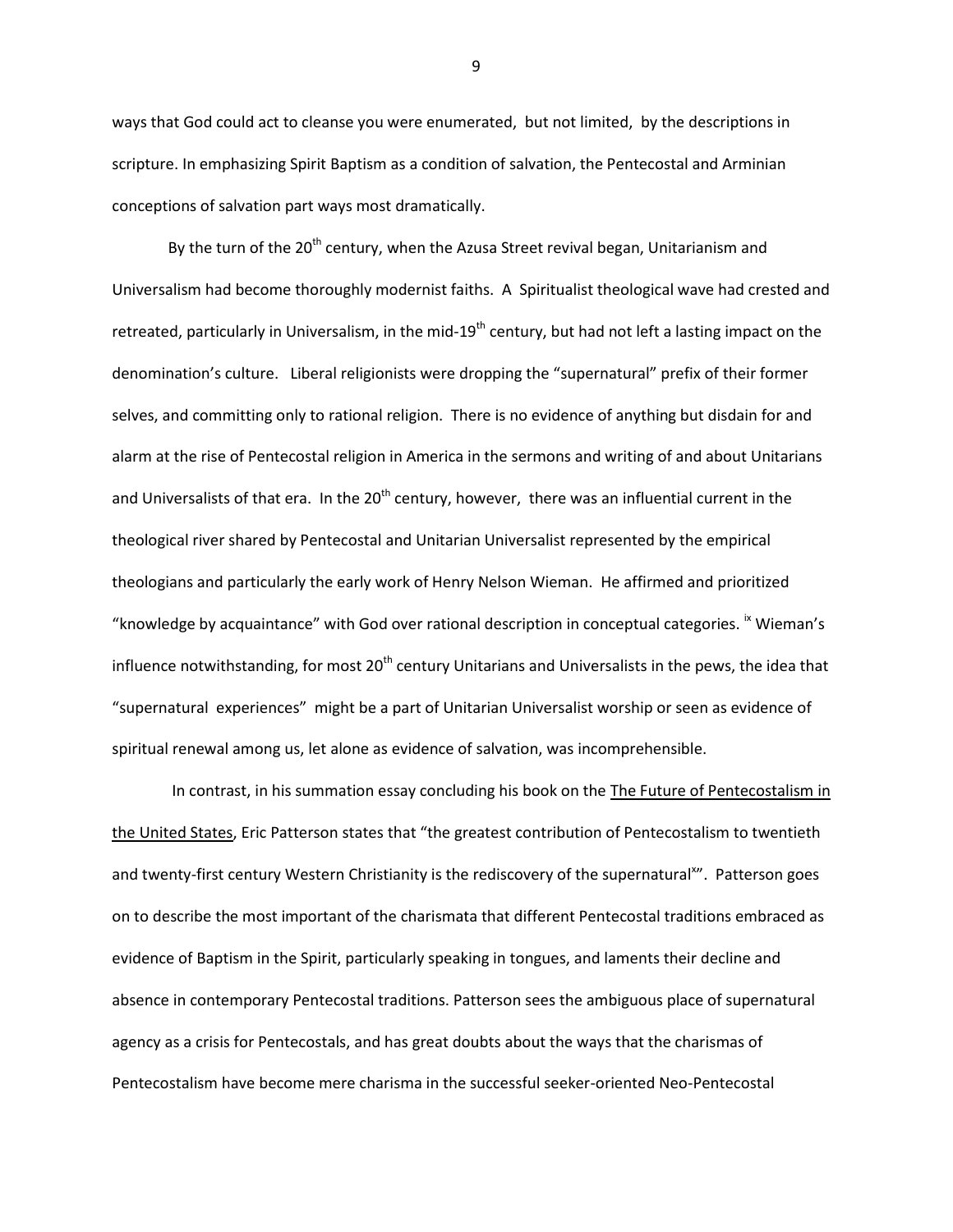churches. If there is any possibility for intersection between contemporary Pentecostal attitudes towards salvation and emerging Unitarian Universalist questions about what salvation means to us, it may be in the realm of worship experience. The youngest generation of Pentecostals has become less culturally distinct and isolated in their charismatic experiences in worship, embracing accessible charismatic signs in worship that are not unfamiliar to a popular culture that grew up embracing "spiritfilled" arena music and sports events. Neo-Pentecostals no longer point to these experiences in public worship as necessary conditions for salvation, and have turned away from these corporate experiences to more individualistic personal experiences of relationship with God through disciplined prayer practice. In doing so, are they moving more in the direction that Unitarian Universalists are trying to go with our theology of worship? Insofar as we believe that participation in the life of the church is part of the salvation we offer, the message of our worship has tended to be focused on analysis of social or life issues and how we can perform good works to make ourselves and our families happier or make the world a better place. Our worship is not about transformative experience that is generated experientially within us by participation in a corporate experience of celebration. Because Neo-Pentecostal worship has become more accessible t o us and has messages about how to live a happy and productive life as part of their salvation narrative, messages that we can recognize and embrace, we are in a better position than ever to learn lessons about transformative worship from Neo-Pentecostals.

#### V. Oneness and Unitarian Theologies

We've used Conrad Wright's three major theological influences on the beginnings of Unitarianism in America as a jumping-off point for exploring theological intersections of UU'ism and Pentecostalism, and now we come to the third one, which (appropriately) is anti-Trinitarianism. UU readers of the history of Pentecostalism may be surprised to discover, as I was that a significant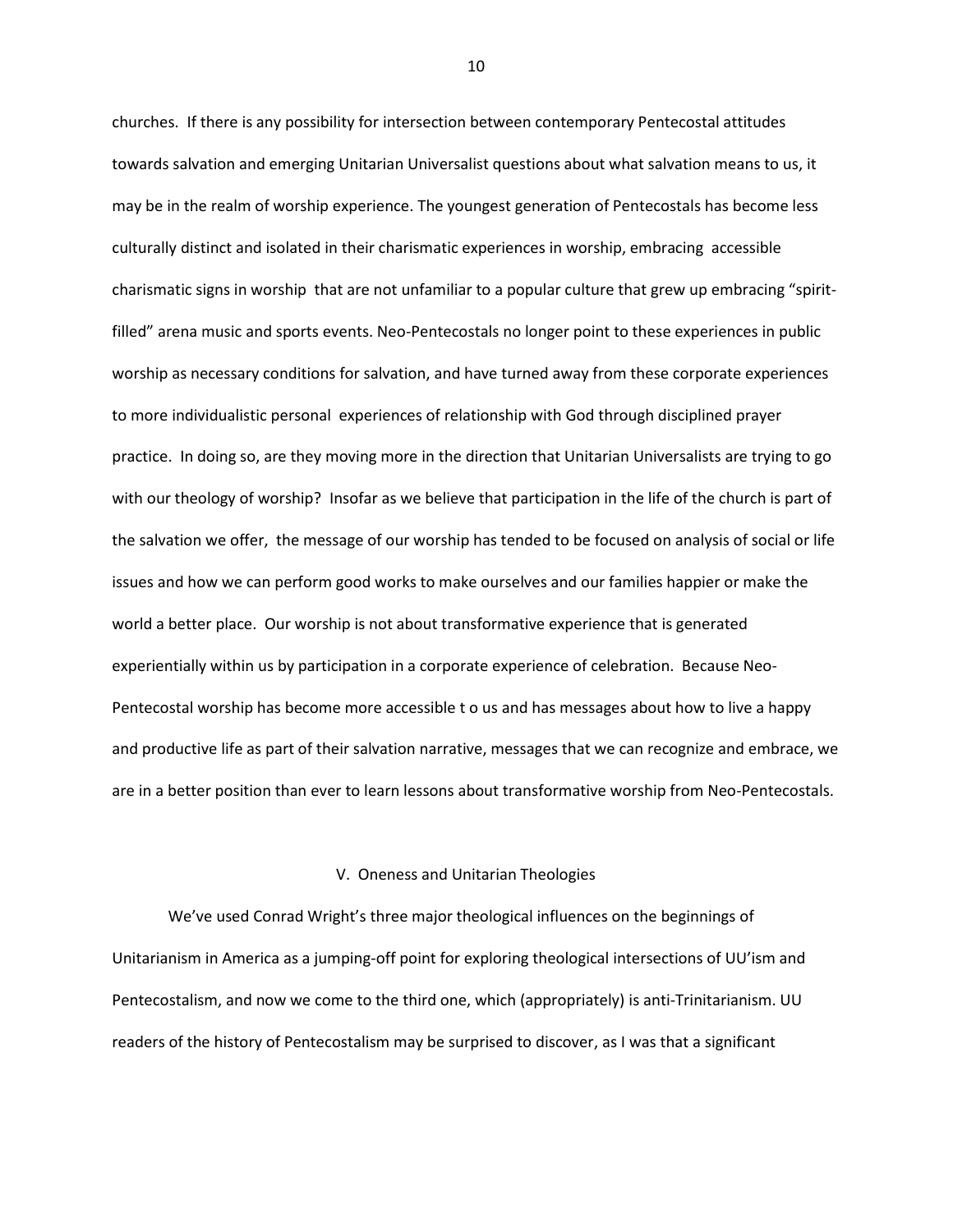Pentecostal tradition, the Oneness movement, is anti-Trinitarian. David Bernard summarizes Oneness doctrine in two propositions:

"1) there is one indivisible God with no distinction of persons in God's eternal essence, and

2) Jesus Christ is the manifestation, human personification or incarnation of the one God. All the fullness of God dwells bodily in Jesus Christ, and all names and titles of deity properly apply to him.<sup>xi</sup>

The Oneness Pentecostals base their belief on scripture, and separated from other Pentecostals over their interpretation of the nature of God between 1914 and 1916. The most visible expression of this theological difference between them and other Pentecostals is in their baptism ritual, which invokes the name of Jesus Christ only, rather than the Father, Son, and Holy Spirit. Theological disputes about Oneness theology have continued across the last century, and most recently erupted into a very public controversy about the teachings of T. D. Jakes, senior pastor of the Potter's House in Dallas, an large independent Oneness congregation that also preaches a "prosperity gospel". As Jakes' presence in the mass media has grown, evangelicals and Pentecostals alike demanded that he explain whether and how he is a Trinitarian, and he has been forced to respond to this pressure.

Oneness Pentecostals encompass almost ten per cent of the Pentecostal population of the United States. Their soteriology is not distinct from many other Pentecostal traditions. They believe that repentance leads to justification, ritualized in water baptism in the name of Jesus Christ, and in signs (including speaking in tongues) as an expression of sanctification which is necessary to receive the grace of salvation through faith. Unitarian Universalists are unlikely to look for theological cousins among their members and ministers.

Looking at their Unitarian theology, however, distinct from their soteriology and worship practices, we can see readily how it matches up with the evolution of unitarian thinking in our tradition. New England Arminians were not necessarily unitarians, but when they were, they were more likely to be Arians, who believed that Christ was a divine but subordinate being, existing before time began, but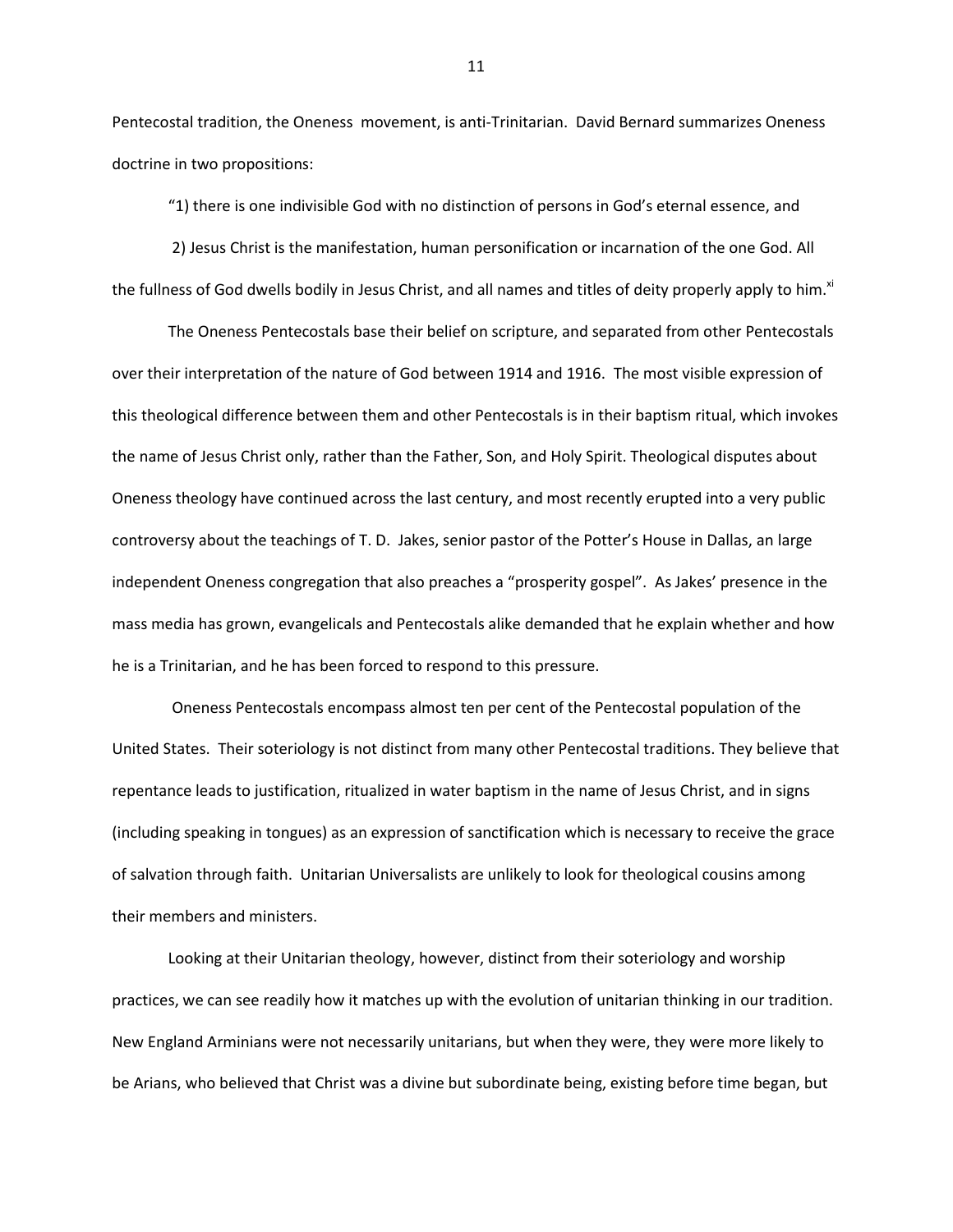subordinate to the one God. Charles Chauncy, and most leading 18<sup>th</sup> and early 19<sup>th</sup> century Unitarians held this view. The other 19<sup>th</sup> century Unitarian position was Socinianism, which saw Christ as the perfect man, above all others in exemplifying what humanity could be in relationship to God, but not part of God. James Freeman of King's Chapel and Joseph Priestley, two ministers outside the fellowship of the Standing Order clergy of New England, held a Socinian view. Even though they were far outnumbered, their Socinianism gradually became the norm among Unitarians, Transcendentalists, and Universalists by the mid-19<sup>th</sup> century as supernatural rationalism held sway.

Oneness Christology is not the same as either the Socinian or the Arian view. It is not Socinian because Jesus is understood as fully God, manifested in flesh. That's different than being a pre-eminent human being. It's not Arian because Jesus Christ is in no way subordinate to God, but is God, dwelling bodily in a human form. Oneness Christology's roots are in the ancient heresy known as "Sabellianism", which taught that God's essence was one, but that God operated in the universe in three different modes and could be called by three names. "Modalism" is a term frequently used by critics to describe Oneness Christology. The Sabellian heresy would have been familiar to historic Unitarian and Universalist Christians but was not popular or advocated in theological debate. The fierce debate about whether a powerful and popular Pentecostal minister like T.D. Jakes is a Trinitarian is worthy of note here. Although he still baptizes in the name of Jesus Christ, Jakes claims to have a Trinitarian theology as he defines it. He knows that preaching the details of Oneness Theology is not where the strength and power of his ministry lies. Jakes' responses to his detractors have been tempered with admonitions of humility about how far our language can take us in speaking about God, admonitions that would not be unfamiliar if spoken in a Unitarian Universalist pulpit.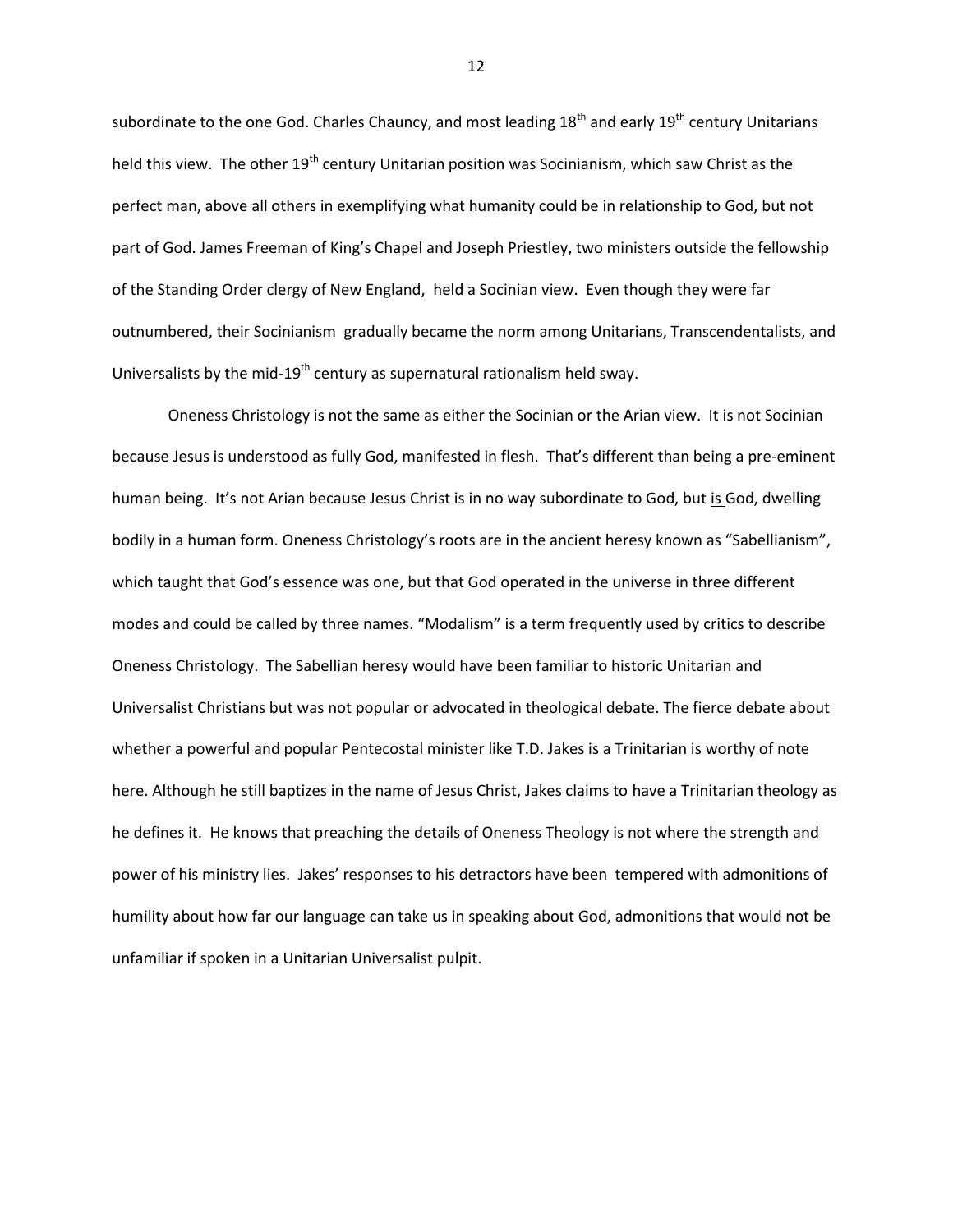### VI. So What? Answers from Pneumatology and Anthropology

The efforts that T. D. Jakes has made to downplay the importance of his views about the Trinity remind me to raise the "So What?" question about the focus of this paper, the theological intersections between Pentecostalism and Unitarian Universalism. What difference does it make if we have learned something about the theological river that we both camp alongside and draw from? Does it mean we will cross the river more often to visit? Does it mean that we have reason to believe we could expand our camp to the other side?

In her book Christianity After Religion, Diana Butler Bass makes case that "belonging" and "behaving" are much more important reasons than "believing" for people in America to be involved in any religious community today. She has spent much of the last decade documenting the vitality of some churches in the face of a "religious recession" in America , and her conclusion is that their vitality arises from their religious practices , rather than from any obvious and deep engagement with their distinctive theological beliefs. In contrast, we find anxiety expressed among authors exploring the future of Pentecostalism in America about a loss of theological distinctiveness, as different Pentecostal denominations play down the most dramatic aspects of their original worship style that was rooted in their theological belief about what God could and would do through worship to create sanctification among God's people. In this tension, I find two responses to the "so what" question within two of the theological intersections between Pentecostalism and Unitarian Universalism that have been described briefly in this paper but have not yet been explored in any depth. One intersection is pneumatology, our theologies of the Holy Spirit. The other is our anthropology, our theologies of human nature. At these intersections I find some answers to what difference this inquiry into the Pentecostal/UU intersection has made for me.

Pneumatology in the Pentecostal traditions is notoriously imprecise. Is the Holy Spirit a "person" of God? Oneness Pentecostals don't think so, but they will tell you what it feels like to be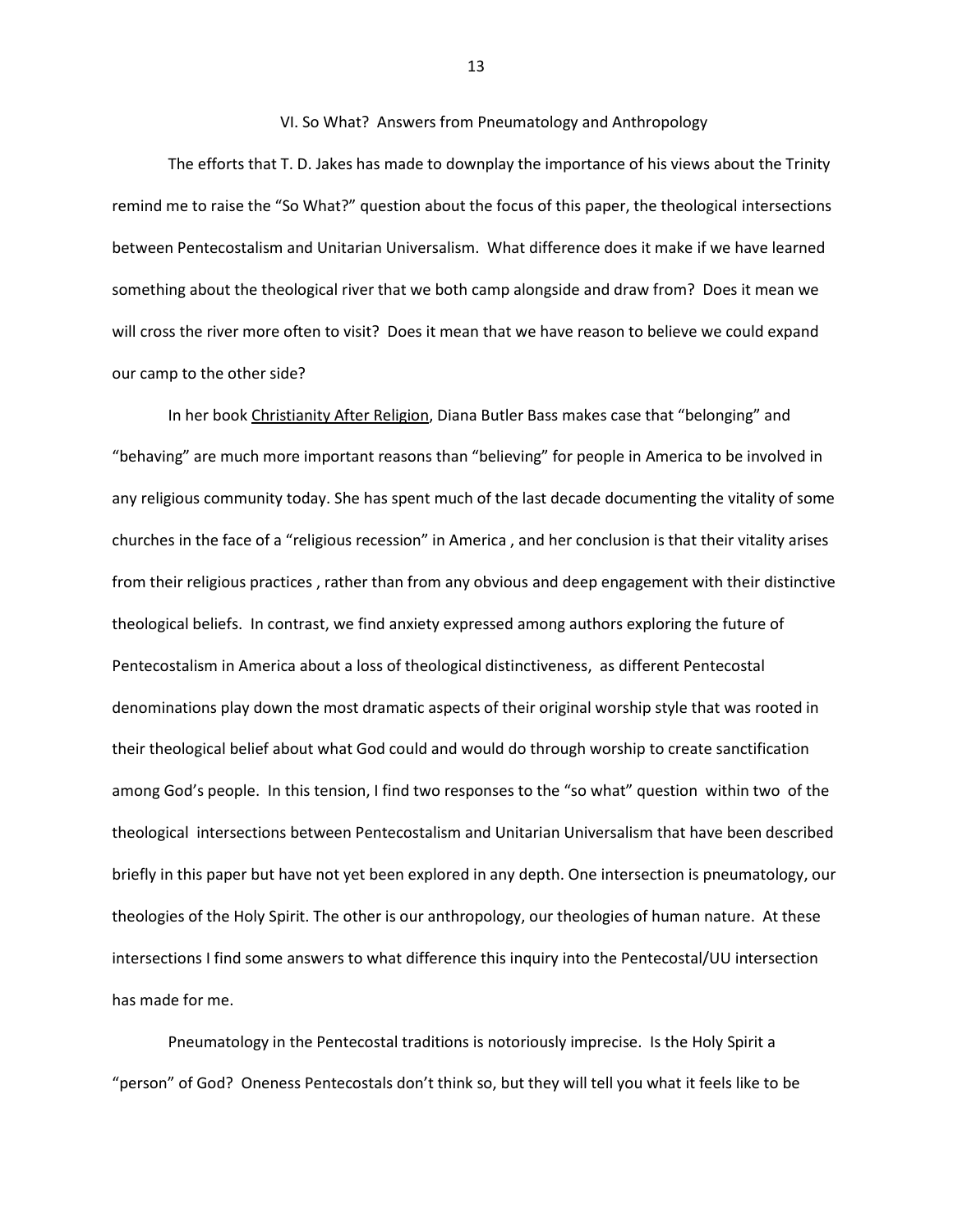baptized in the Spirit, as will millions of other Pentecostals who think of the Spirit as a "person". Those who think the Holy Spirit is a person of God don't focus on this distinction when they describe what it means to experience talking to God in their prayer practice. Neo-Pentecostals are interested in the Holy Spirit as an expression of God's love and relationship with us, and are interested in knowing how to identify and respond to the manifestations of that love in the world, and in their own lives, rather than in discussing God's love as a theological concept. The words of James Luther Adams that opened this paper resonate with these concerns: "We learn what is meant by any conception of the love of God by observing what sort of behavior issues from it. "

Attending neo-Pentecostal worship services, I am always struck by the power-pop love songs to God and to Jesus that begin and end worship. The behavior that they want to invoke is the same behavior that we see on the part of anyone who falls in love. The lover wants to spend as much time as possible with the beloved, share life intimately, work, play, and be joyful with the beloved. This is one of the most important ways that the Holy Spirit is experienced in Pentecostal worship. But it isn't the only way. In Adams' references to the Holy Spirit, he most commonly identifies the Spirit as available to all humanity and experienced primarily in the context of community:

"Every child of God has the guidance of conscience, for the Holy Spirit is available to every child of God. But this conscience and the living presence of the Holy Spirit is found in the mutuality of community. The individual transcends himself..through life with others."XII

Our "sung scripture" written by Carolyn McDade invoking the Spirit of Life identifies it with roots and wings, with a beloved community of tradition that invites and creates individual transformation, and that leads to giving life the shape of justice. The trajectory of today's Pentecostal churches in their relationship to the Spirit is no different.

Pentecostals have found effective ways to bring people into their communities, to have a transformative experience in worship, to sit in small groups with fellow members and seekers and learn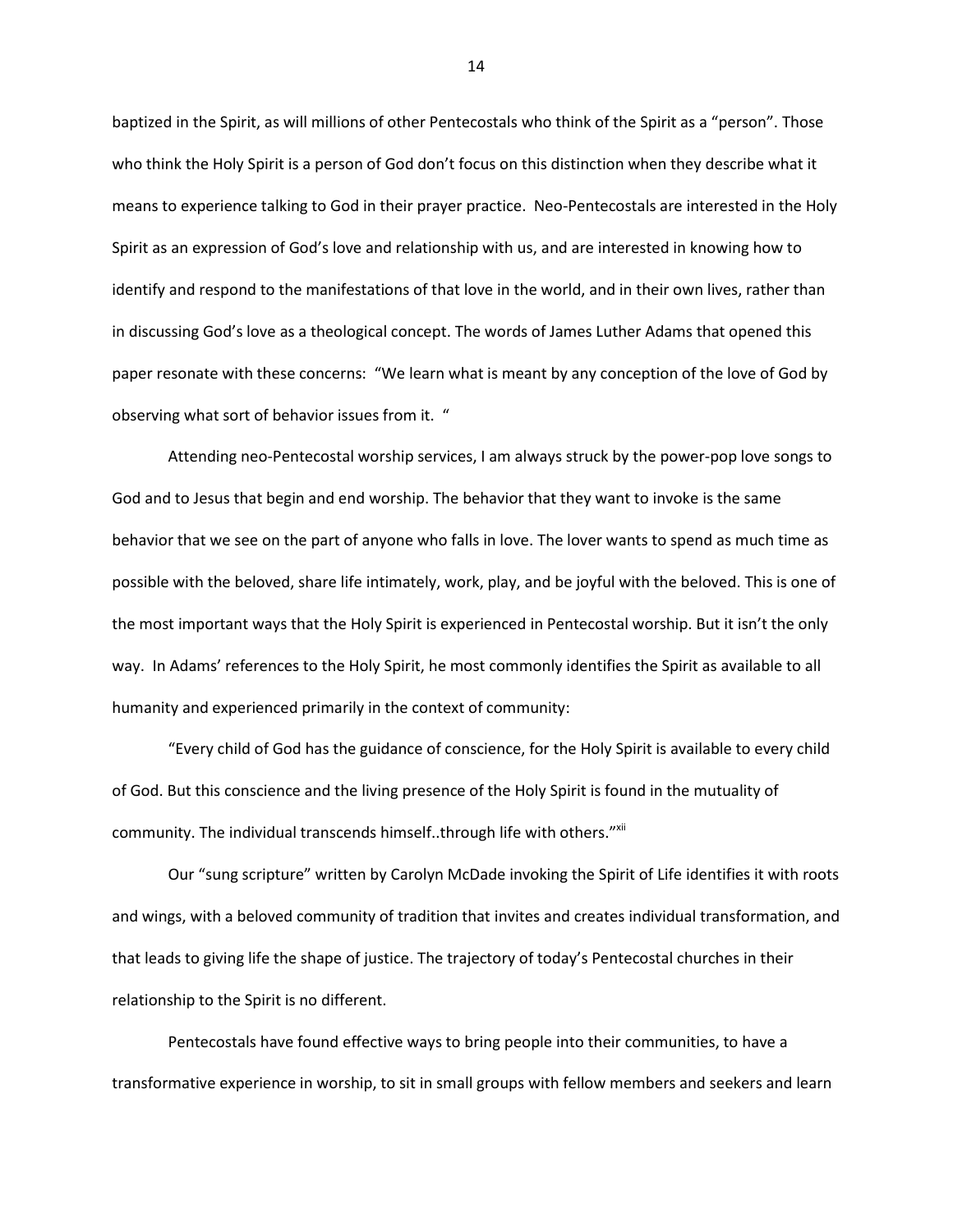a spiritual practice, and to have that practice reinforce and amplify the experiences of transformation in service within and beyond their own congregations. So even though we may not currently have contexts or a desire for theological conversations with Pentecostals about their pneumatology, we have a need to watch and learn how the Spirit of Life moves among them.

Where we do have a context, a desire, and a need for theological conversations is among ourselves. Another segment of the opening quote from James Luther Adams says: "We live by our devotions. We live by our love for our god. " He goes on elsewhere in the same essay to say: "..the total human condition is to be understood as a manifestation of God's love, and ..participation in community is our responding love for God<sup>xiii</sup>." Over the last century, Pentecostals have been among the most effective religious traditions in demonstrating the truth and the reality of these statements by Adams. The thesis of Adam's essay on the "love of God" was that this theology, well understood and well-lived, illuminates social experience and bring depth to practical social questions. It is the love of God that "gives life the shape of justice." Adams acknowledges that the "love of God" may not be a theological construct that all UU's will embrace, but that it does point to an ultimate confidence and devotion that even secular people can find by giving themselves away in community.

There are common human experiences underneath theological conversation and theological commitment. Admittedly, this basic assumption of classical liberal theology has been challenged by post-modern theologians but will continue to serve us well if we seek interchange and learning with Pentecostals. Unitarian Universalists and Pentecostals believe in common that human beings have the capacity and the freedom to receive the embrace of a power beyond ourselves and to respond to this power with faith and trust. Traditions that instead place their confidence in the authority of scripture and religious hierarchy limit this exploration and the conversations that are possible about this experience. Religions whose anthropology presumes the freedom to respond to God's love, in whatever way that love is experienced and understood, also must teach that human beings have a special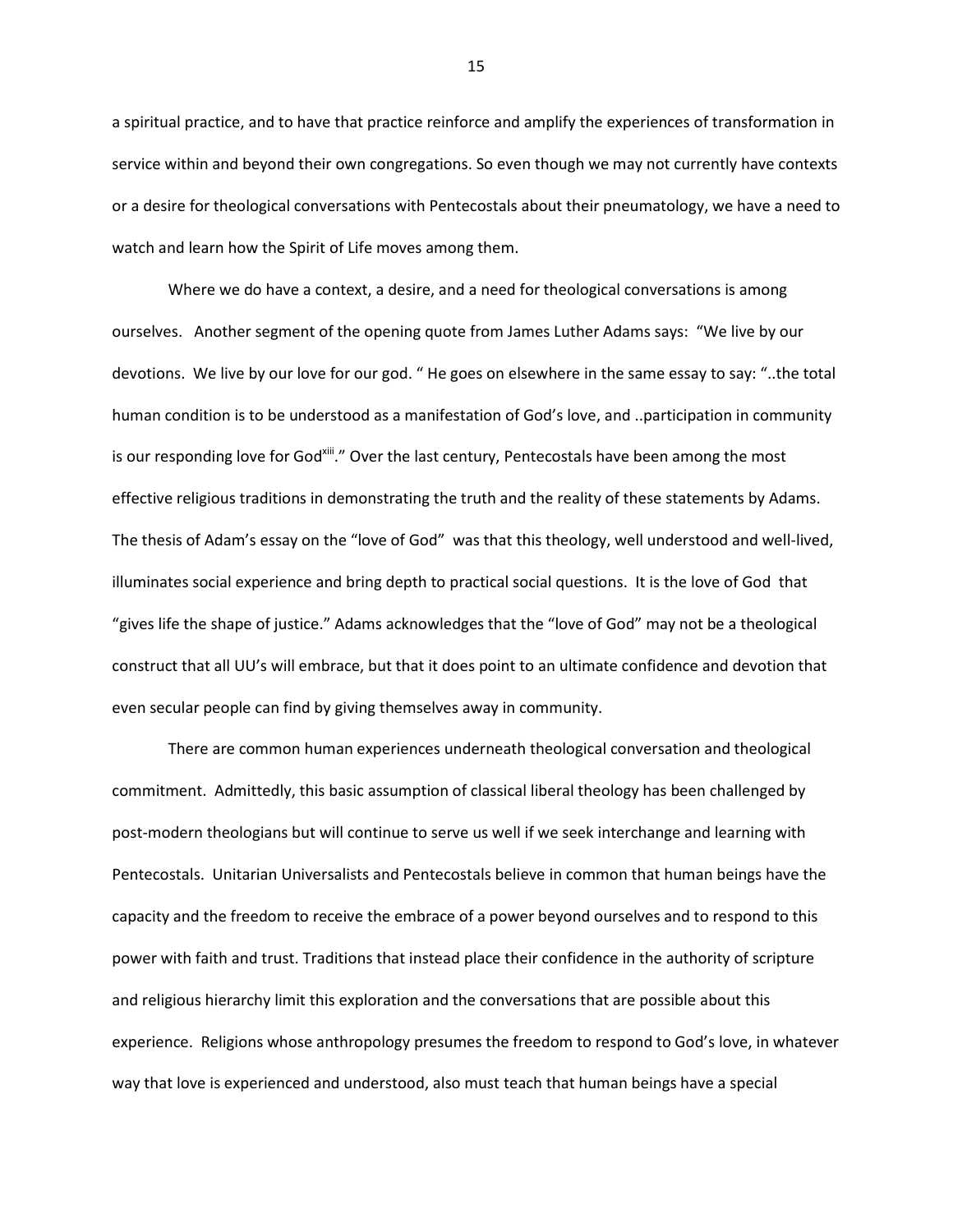responsibility to engage theologically. Taking theology seriously as a longing that our people have and with which they want to engage may be the most important theological intersection that we have with Pentecostals and where they have the most to teach us. I have been inspired by efforts that a few of our colleagues have made to create city-wide or regional theological conversations among lay leaders and clergy about theological issues that matter – not just another round of UU identity conversations, but engagement with theological questions for which common language exists across the spectrum of belief and non-belief in God. I wish for more of them.

Early Pentecostals cared deeply enough about theology and its meaning to risk their eternal salvation and their worldly fortunes on a church community that reflected the truth they knew about God's love. Some early Unitarians and Universalists did the same. We don't feel like the stakes of our theological conversation today are anywhere near that high, and as we read about the changing face of Pentecostalism maybe more of them feel the same way too. Perhaps we need to inject the fear of hell back into our theological engagement, not the Christian hell, but the hell of Jean Paul Sartre in No Exit, where nothing exists but meaningless conversation among people with no bond of community who share nothing but the room within which they pass their days .

Rather than end this paper with such an image, let me gather us again at the river of common theology with which I began, and expand that image. Rather than simply being currents in that river, some of the theological commonalities we share with Pentecostals are solid enough, mutually visible enough, and accessible enough to both Pentecostals and UU's that they are starting to look to me more like islands, than currents. Perhaps those islands are the places where we can pitch some tents and have a camp meeting together that would expand our mutual understanding and respect. I hope so.